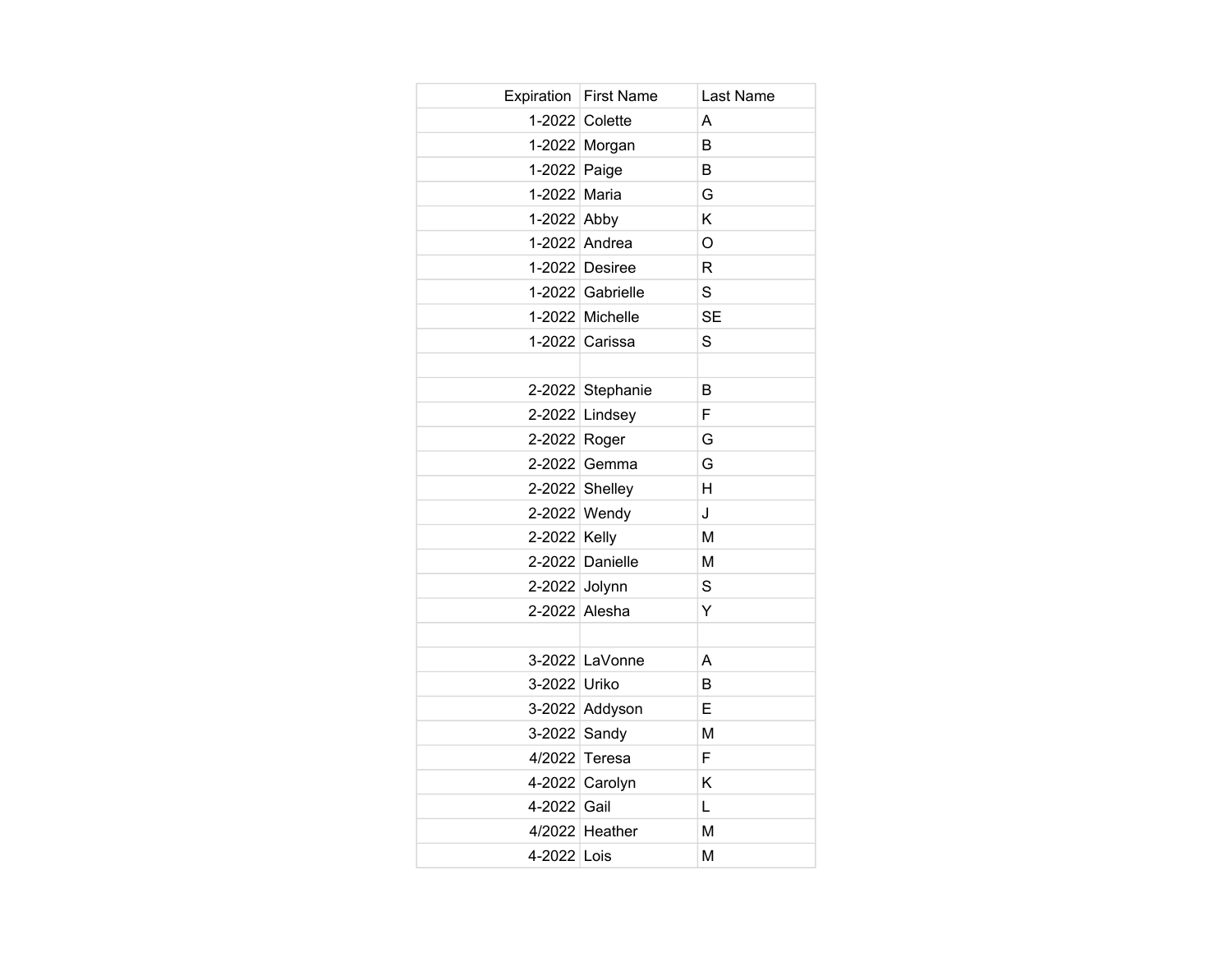| 4-2022 Hope   |                   | R              |
|---------------|-------------------|----------------|
| 4-2022 Joan   |                   | R              |
| 4-2022 Ashley |                   | U              |
|               |                   |                |
| 5-2022 Karlee |                   | B              |
| 5-2022 Amber  |                   | B              |
| 5-2022 Emily  |                   | B              |
|               | 5-2022 Roberta    | B              |
|               | 5-2022 Jasmine    | B              |
| 5-2022 Callie |                   | $\overline{1}$ |
| 5-2022 Ashley |                   | N              |
| 5-2022 Nicole |                   | P              |
| 5-2022 Lora   |                   | P              |
|               | 5-2022 Jacqueline | R              |
| 5-2022 Kasey  |                   | R              |
| 5-2022 Russ   |                   | U              |
|               | 5-2022 Hannah     | W              |
|               |                   |                |
|               | 6-2022 Terrisa    | H              |
|               | 6-2022 Georgia    | н              |
| 6-2022 Jolene |                   | P              |
| 7-2022 Mary   |                   | B              |
|               | 7-2022 Colleen    | B              |
|               | 7-2022 Mercedes   | C              |
| 7-2022 Kim    |                   | D              |
| 7-2022 Naomi  |                   | K              |
|               | 7-2022 Kristina   | P              |
|               | 7-2022 Lindsey    | S              |
| 7-2022 Joleen |                   | S              |
|               |                   |                |
| 8-2022 Harry  |                   | B              |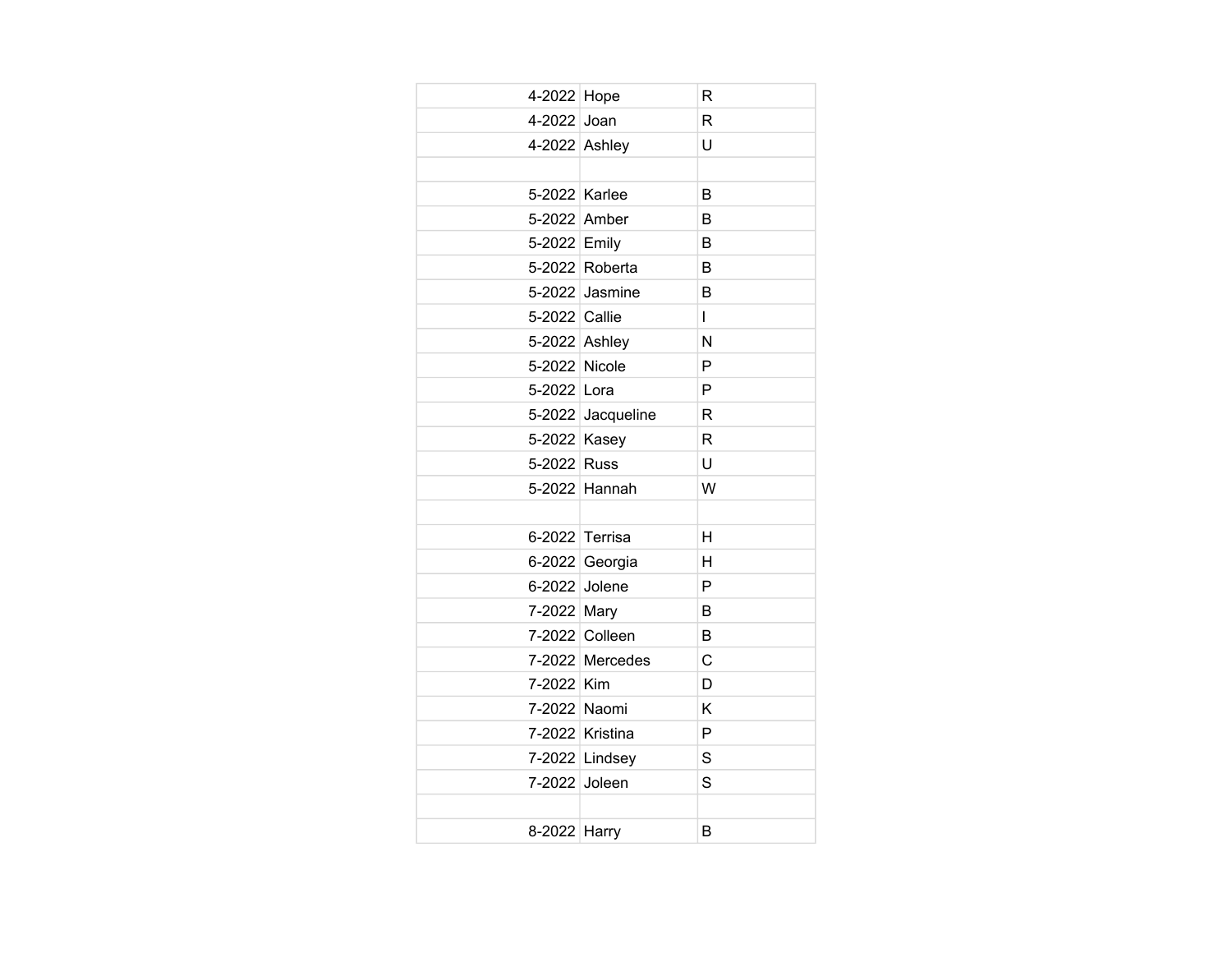| 8-2022 Linda     |                 | B              |
|------------------|-----------------|----------------|
| 8-2022 Kerri     |                 | F              |
| 8-2022 Deb       |                 | G              |
| 8-2022           | Diane           | L              |
| 8-2022 Carly     |                 | W              |
|                  |                 |                |
| 9-2022 Penny     |                 | A              |
| 9-2022           | Arlene          | A              |
|                  | 9-2022 Marsha   | B              |
|                  | 9-2022 Shaylee  | B              |
|                  | 9-2022 Makinzie | C              |
|                  | 9-2022 Jennica  | D              |
| 9-2022 Dana      |                 | <b>DM</b>      |
| 9-2022           | Mary            | D              |
| 9-2022 Kristin   |                 | F              |
|                  | 9-2022 Rebecca  | G              |
| 9-2022 Denise    |                 | G              |
|                  | 9-2022 Lorraine | Κ              |
| 9-2022           | Tammy           | M              |
| 9-2022 Liuda     |                 | R              |
|                  | 9-2022 Lindsay  | S              |
| 9-2022 Mary      |                 | W              |
|                  |                 |                |
| 10-2022          | Tammy           | B              |
| 10-2022          | Nola            | $\overline{C}$ |
| 10-2022 Brittany |                 | F              |
| 10-2022          | Tiffany         | G              |
| 10-2022          | Sara            | H              |
| 10-2022          | Ellen           | M              |
| 10-2022          | Jen             | R              |
| 10-2022 Kira     |                 | S              |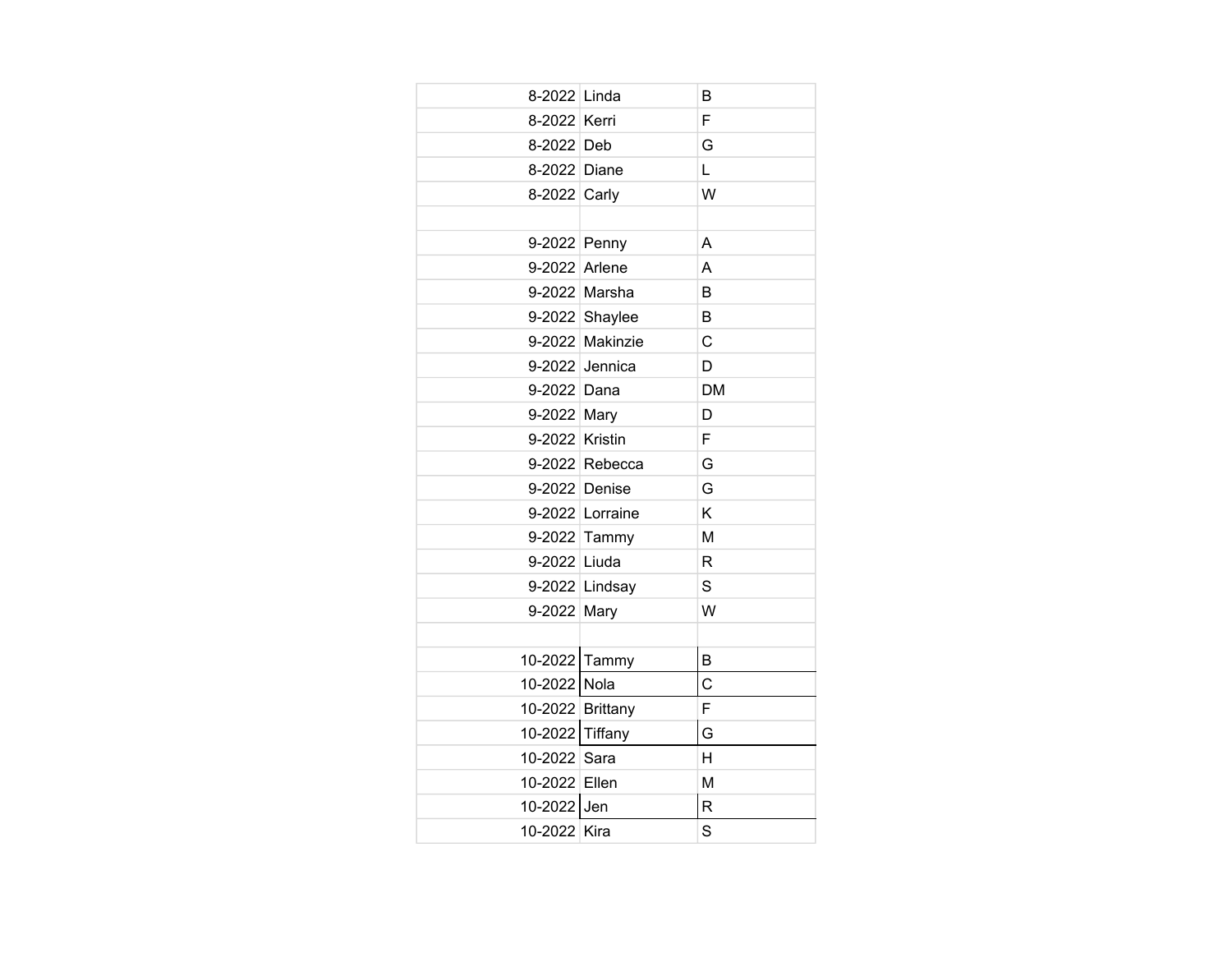| 11-2022 Nevada    |                   | A                    |
|-------------------|-------------------|----------------------|
| 11/2022           | Keisha            | В                    |
| 11-2022 Lori      |                   | B                    |
| 11-2022 Susan     |                   | <b>DK</b>            |
| 11-2022           | Jacinta           | D                    |
| 11-2022 Brenda    |                   | H                    |
| 11/2022 Ellene    |                   | L                    |
| 11/2022           | Jean              | M                    |
| 11-2022 Winnie    |                   | <b>NG</b>            |
|                   | 11-2022 Yarivette | PG                   |
| 11-2022 Emily     |                   | <b>RF</b>            |
|                   | 11-2022 Marcella  | R                    |
| 11-2022 Juanita   |                   | R                    |
| 11-2022 Emma      |                   | R                    |
| 11-2022 Amy       |                   | S                    |
|                   | 11/2022 Open Spot | <b>United Tribes</b> |
| 11-2022 Priscilla |                   | UA                   |
| 11-2022           | Tyler             | W                    |
| 11/2022 Cindy     |                   | W                    |
|                   | 11-2022 Heather   | W                    |
|                   | 11/2022 Open Spot | <b>United Tribes</b> |
|                   | 11/2022 Open Spot | <b>United Tribes</b> |
|                   | 11/2022 Open Spot | <b>United Tribes</b> |
|                   | 11/2022 Open Spot | <b>United Tribes</b> |
|                   | 11/2022 Open Spot | <b>United Tribes</b> |
|                   | 11/2022 Open Spot | <b>United Tribes</b> |
|                   |                   |                      |
| 12-2022 Jordan    |                   | A                    |
| 12-2022 Paris     |                   | D                    |
| 12-2022 Lindsey   |                   | E                    |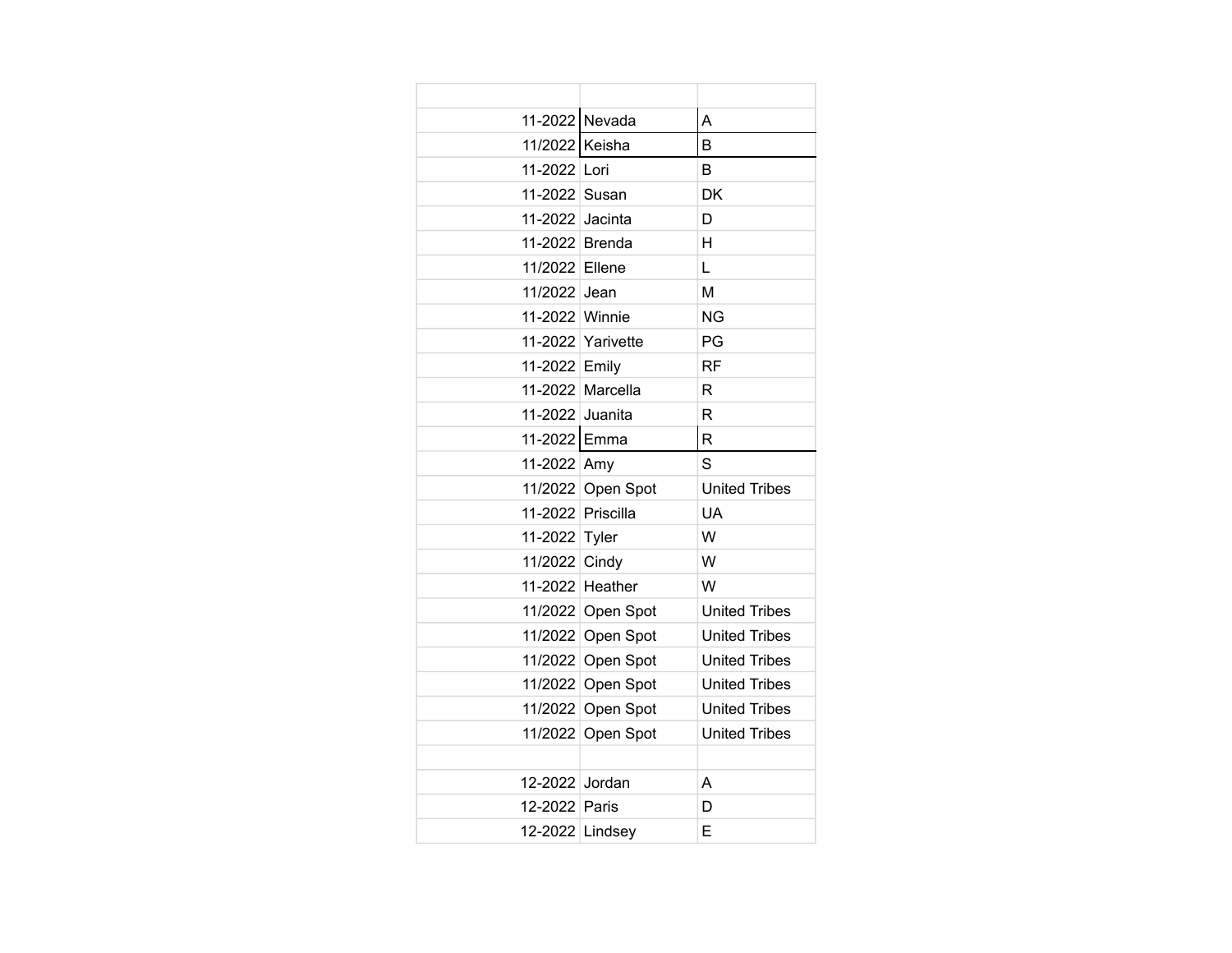| 12-2022 Trisha  |                   | F            |
|-----------------|-------------------|--------------|
|                 | 12-2022 Rebecca   | FJ           |
| 12-2022 Don     |                   | G            |
| 12-2022 Taylor  |                   | G            |
|                 | 12-2022 Jennifer  | H            |
|                 | 12-2022 Kandace   | Κ            |
| 12-2022 Karen   |                   | M            |
| 12-2022 Jan     |                   | N            |
| 12-2022 Linda   |                   | R            |
| 12-2022 Megan   |                   | $\mathsf{R}$ |
| 12-2022 Mariah  |                   | T            |
| 12-2022 Natalie |                   | W            |
| 12-2022 Julie   |                   | Z            |
|                 |                   |              |
|                 | 1-2023 Pologne    | B            |
| 1-2023 Kayla    |                   | B            |
|                 | 1-2023 Sheila Kay | B            |
| 1-2023 Liana    |                   | C            |
|                 | 1-2023 Marimar    | H            |
| 1-2023 Daisy    |                   | S            |
|                 | 1-2023 Rachel     | U            |
| 1/2023 Karla    |                   | Z            |
|                 |                   |              |
| 2-2023 Sonja    |                   | B            |
| 2-2023 Kathy    |                   | B            |
| 2-2023 Amy      |                   | C            |
| 2-2023 Mary     |                   | J            |
|                 | 2-2023 Shealynn   | M            |
| 2-2023 Jolene   |                   | P            |
| 2-2023 Katie    |                   | R            |
| 2-2023 Patsy    |                   | S            |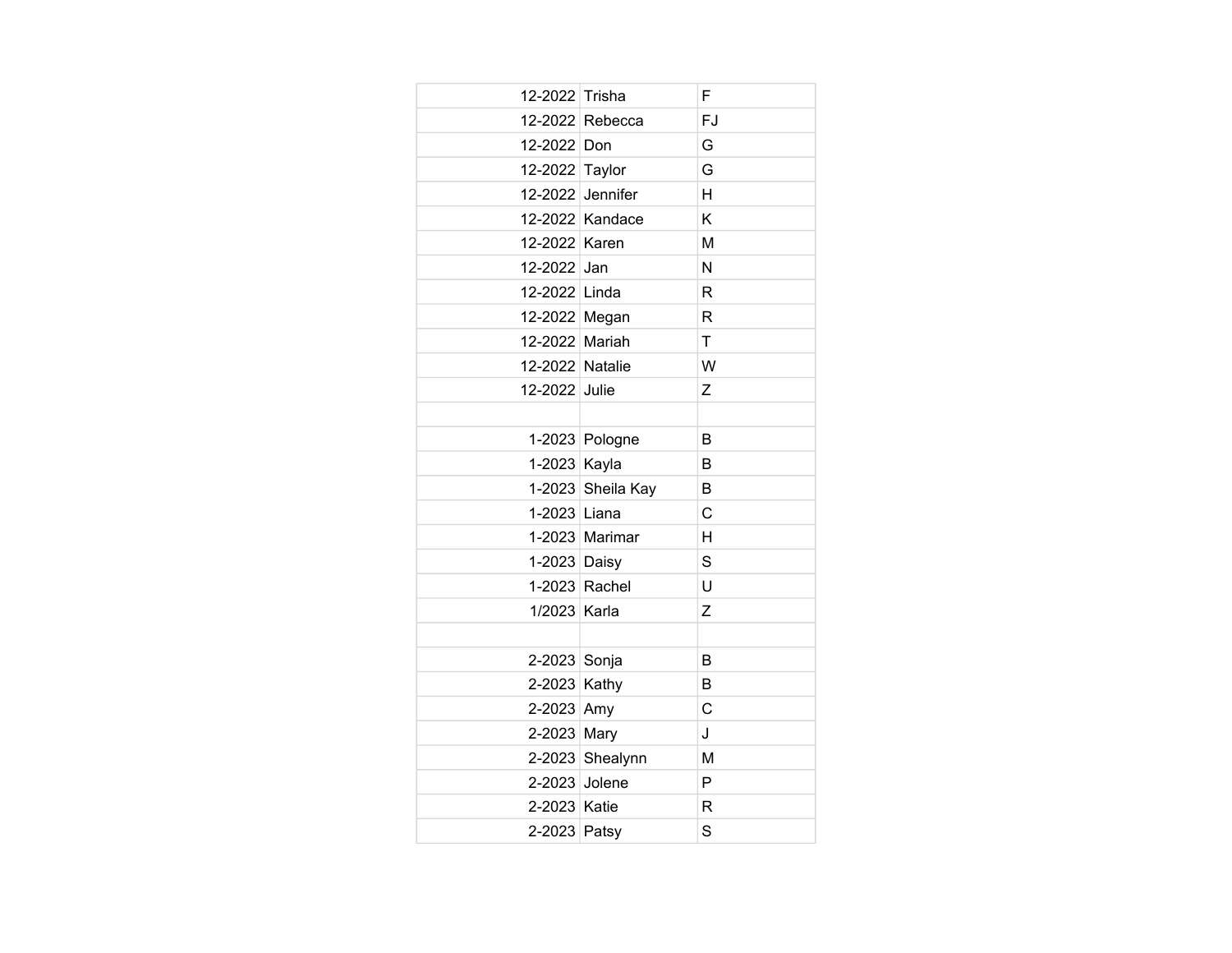|               | $2-2023$ Chelsay | T      |
|---------------|------------------|--------|
| 2-2023 Kathy  |                  | $\vee$ |
| 2-2023 Mary   |                  | W      |
|               |                  |        |
|               | 4-2023 Ranette   | E      |
| 4-2023 Randi  |                  | J      |
|               | 4-2023 Melody    | K      |
|               | 4-2023 Annette   | M      |
| 4-2023 Cheryl |                  | S      |
| 04/2023 Sarah |                  | D      |
| 04/2023 Phobe |                  | F      |
|               |                  |        |
|               |                  |        |
|               |                  |        |
|               |                  |        |
|               |                  |        |
|               |                  |        |
|               |                  |        |
|               |                  |        |
|               |                  |        |
|               |                  |        |
|               |                  |        |
|               |                  |        |
|               |                  |        |
|               |                  |        |
|               |                  |        |
|               |                  |        |
|               |                  |        |
|               |                  |        |
|               |                  |        |
|               |                  |        |